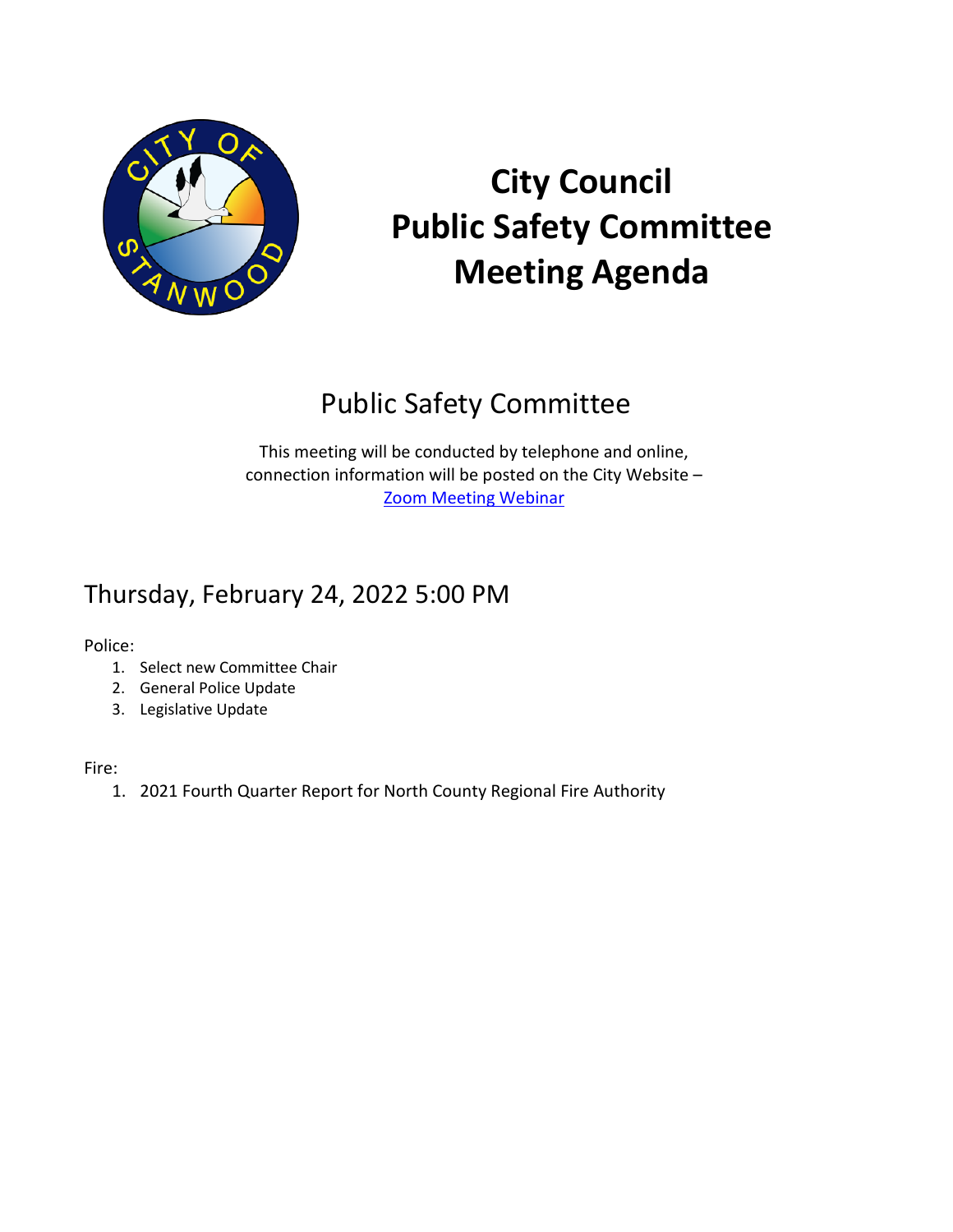

**CITY OF STANWOOD PUBLIC SAFETY COUNCIL COMMITTEE**

**DATE:** February 24, 2022 Meeting

**SUBJECT:** Public Safety Committee Agenda Discussion Items Overview

FROM: Rebecca Lewis, Chief of Police John Cermak, Fire Chief

#### *General Police Update*

Chief Lewis will provide staffing update to include Police Records Specialist selection process.

#### *Legislative Update*

Discussion on police reform bills before 2022 Legislative Session. There are a few bills being heard to correct 2021 police reform legislation.

#### *2021 Fourth Quarter report for North County Regional Fire Authority*

Chief Cermak will present the 4<sup>th</sup> quarter report and discuss items as needed.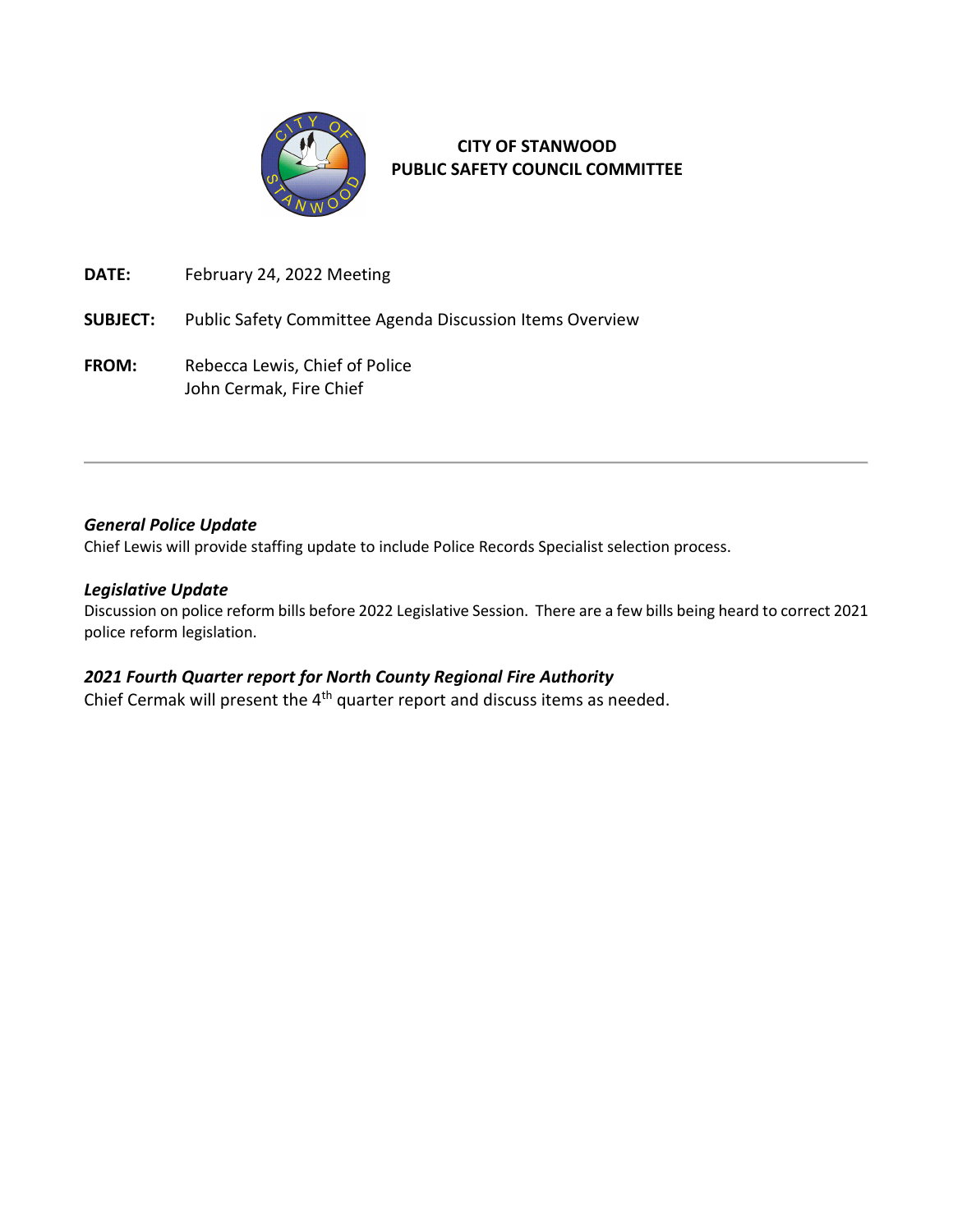

## **North County Fire & EMS**

Operations Fourth Quarter Report 2021 (October - December)

#### Major Activities and Accomplishments in Q4

- Annual Hose Testing completed
- Entry-Level Hiring list established, 6 offers made
- Promotional testing completed, acting officers established
- Blake Smith graduated Sno.Co. Fire Academy
- Record year in food and monetary donations from the annual Santa Run Food Drive
- New Station 48 opened.
- All American Leadership retreat to establish purpose statement & guiding principals
- New Logo, Patch & Uniform established
- Contractional contract with Julie Boyer as a Mobile Integrated Health Employee.



Transports 2020  $Q1$  $Q<sub>2</sub>$  $Q3$  $Q4$ **1:25 1 4:42 6:11** Average Average Average Travel Turn-Out Response Time Time Time

\*times are in mnutes/seconds. TurnOut = Dispatch to Enroute, Travel = Enroute to Onscene, Response = Dispatch to Onscene.Average is total time divided by number of calls.



Serving Our Communities With Compassion Integrity \* Innovation \* Pride \* Professionalism \* Ownership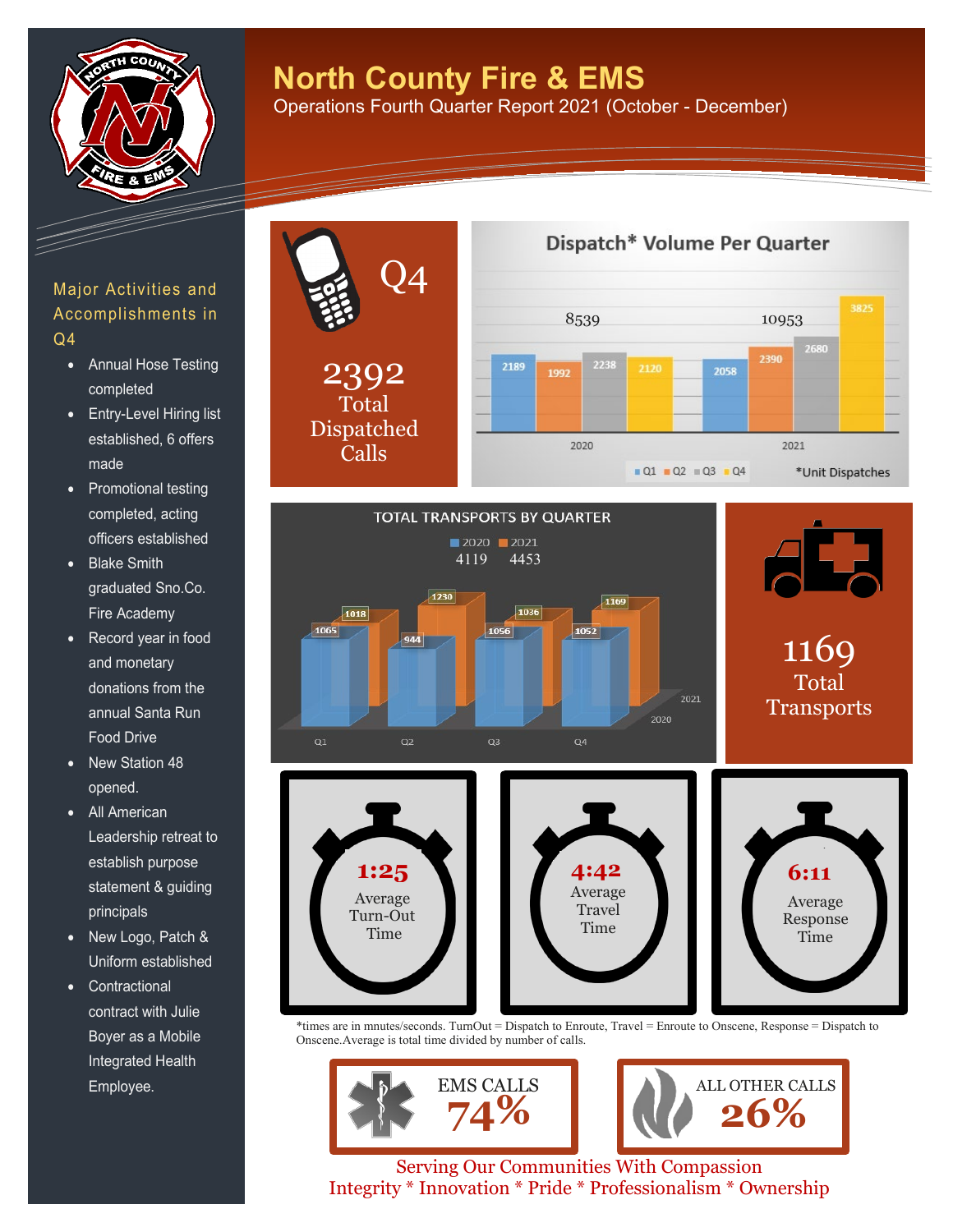

Unit Hour Utilitzation (UHU) is calculated by dividing the number of Dispatched Calls by the number of Unit hours.

| <b>Aid Given</b>                          |     |           |
|-------------------------------------------|-----|-----------|
| <b>Camano Island Fire Rescue</b>          | 100 | 61:11:01  |
| <b>DNR North</b>                          | 4   | 5:11:31   |
| <b>Everett Fire Department</b>            | 13  | 9:16:42   |
| <b>Marysville Fire District</b>           | 698 | 318:12:08 |
| <b>Snohomish County Fire District #15</b> | 82  | 32:23:20  |
| <b>Snohomish County Fire District #17</b> | 26  | 24:23:17  |
| Snohomish County Fire District #19        | 297 | 173:56:10 |
| Snohomish County Fire District #21        | 799 | 533:50:28 |
| Snohomish County Fire District #22        | 45  | 32:57:56  |
| Snohomish County Fire District #24        | 100 | 54:50:31  |
| <b>Snohomish County Fire District #25</b> | 86  | 57:36:15  |
| <b>Snohomish County Fire District #4</b>  | 4   | 0:29:07   |
| <b>Snohomish Regional Fire and Rescue</b> | 15  | 31:55:58  |

| Aid Received *Includes 1408 A50 dispatches  |      |           |  |  |  |  |
|---------------------------------------------|------|-----------|--|--|--|--|
| <b>Camano Island Fire Rescue</b>            | 150  | 18:10:07  |  |  |  |  |
| <b>Falck Ambulance</b>                      | 21   | 1:19:34   |  |  |  |  |
| <b>Marysville Fire District</b>             | 860  | 198:42:21 |  |  |  |  |
| <b>Northwest Ambulance</b>                  | 15   | 10:02:12  |  |  |  |  |
| <b>Snohomish County Fire District #15</b>   | 18   | 5:58:11   |  |  |  |  |
| <b>Snohomish County Fire District #17</b>   | 3    | 0:27:34   |  |  |  |  |
| <b>Snohomish County Fire District #19</b>   | 204  | 75:19:49  |  |  |  |  |
| <b>Snohomish County Fire District #21 *</b> | 1492 | 824:45:51 |  |  |  |  |
| <b>Snohomish County Fire District #22</b>   | 84   | 31:05:29  |  |  |  |  |
| <b>Snohomish County Fire District #24</b>   | 7    | 4:33:51   |  |  |  |  |
| <b>Snohomish County Fire District #25</b>   | 3    | 2:26:28   |  |  |  |  |
| South Snohomish County Fire and Rescue      | 7    | 1:15:10   |  |  |  |  |

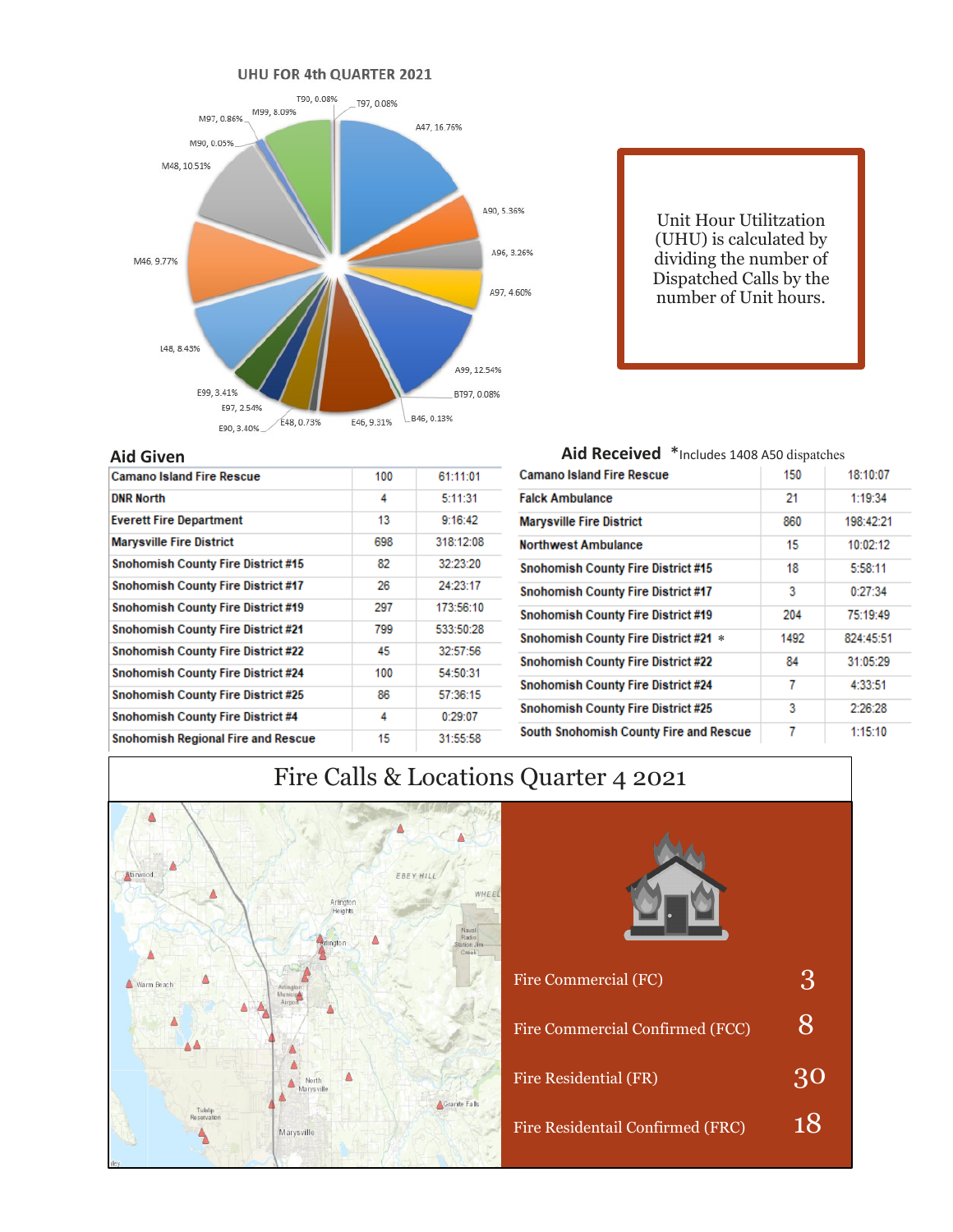### Public Safety Committee Meeting February 25, 2021

The Washington Association of Sheriff and Police Chiefs (WASPC) and Washington Council of Police and Sheriffs (WACOPS) are actively engaged, both in support and opposition of numerous police reform bills. The Washington State Patrol Trooper Association (WSPTA), Teamsters, Washington Federation of State Employees (WFSE) and the Fraternal Order of Police (FOP) are other active groups working together to address issues.

Of the 288 bills being tracked, 98 were declared "dead" on the February 15th cut-off date. Below are the **Top Ten** police reform bills we are continuing to monitor closely. A strikethrough indicates language that was removed from the bill prior to the February 15<sup>th</sup> cut-off date.

#### **SHB 1054 – Tactics**

- Bans chokeholds/LVNR
- Bans K9 for arrest/apprehension\*
- Bans "tear gas" (CN and CS)
- Bans "military equipment"
	- o Requires divestment of military equipment by 12/22
- Bans concealment of identifying information
- Bans no-knock warrants
- Bans pursuits except for violent offenses and sex offenses
- CJTC database of pursuits

| <b>WASPC</b> | <b>WACOPS</b> | <b>WSPTA</b> | <b>TEAMSTERS</b> | <b>WFSE</b> | <b>FOP</b> |
|--------------|---------------|--------------|------------------|-------------|------------|
| Opposed      | Opposed       | Opposed      | Opposed          | Other       | Other      |
|              |               |              |                  | (Concerns)  | (Concerns) |

#### **Concerns:**

- Reduces tools for de-escalation, including K9 for apprehension and neck restraints possibly increasing deadly force.
- Crime victims will have fewer assurances that LE can quickly apprehend suspected criminals.

#### **SSB 5051 – Decertification**

- Overhaul of CJTC
	- o Commission membership
	- o Purpose of Commission
	- o Any other test of assessment
- Overhaul of De-Certification
	- o De-Cert Criteria
		- **Mandatory de-cert**
		- **Discretionary de-cert**
	- o Suspend or de-cert
	- o Concurrent CJTC investigations
	- o Anyone can file a complaint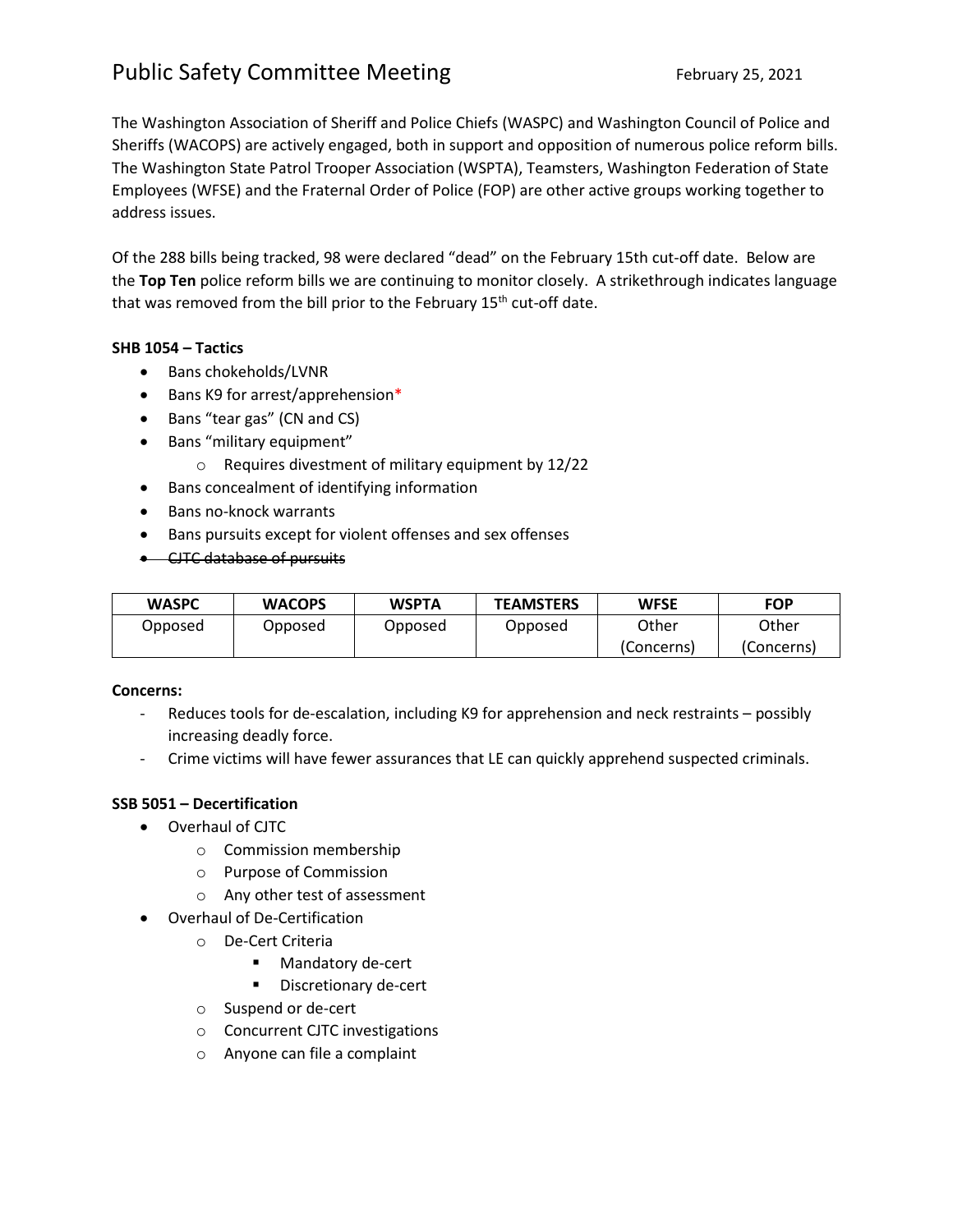| <b>WASPC</b> | <b>WACOPS</b> | <b>WSPTA</b> | <b>TEAMSTERS</b> | <b>WFSE</b> | <b>FOP</b> |
|--------------|---------------|--------------|------------------|-------------|------------|
| Opposed      | Opposed       | Opposed      | Other            | Other       |            |
|              |               |              | (Concerns)       | (Concerns)  |            |

#### **Concerns:**

- Essentially creates a second employer for every LE officer the CJTC. This 50-page bill creates a new bureaucracy that will reduce local control.
- More than half of the Commissioners would have no direct knowledge of, or experience in, LE or corrections.
- New bureaucracy will take budget dollars and result in fewer peace officers responding to calls.

#### **SHB 1202 – Civil Cause of Action**

- New civil cause of action under state law
- Heavily weighted in favor of plaintiffs
- Personal liability for officers
- Independent and vicarious liability for employers
- Correlation to common law
- Negligence
- Precluded defenses
- No contributory fault

| <b>WASPC</b> | <b>WACOPS</b> | <b>WSPTA</b> | <b>TEAMSTERS</b> | <b>WFSE</b> | <b>FOP</b> |
|--------------|---------------|--------------|------------------|-------------|------------|
| Opposed      | Opposed       | Opposed      |                  |             | Other      |
|              |               |              |                  |             | (Concerns) |

#### **Concerns:**

- Significant new liability for officers, employers both vicarious and independent.
- Prevents law enforcement from asserting a defense based on law not clearly established at the time.
- Will add litigation costs and time, which may lead to greater division and further discourage people from staying or becoming peace officers.

#### **SHB 1203 – Community Oversight Boards**

- Mandates Oversight Board for all city/county LE agencies with 15 or more commissioned
- Investigate upon receipt of complaint or own initiative
- Access to any investigation
- Access to crime scenes and evidence
- Right to subpoena documents and compel testimony
- Mayor must choose from Board list for Chief candidates
- **•** Funded with minimum 5% of LE agency budget
- Unfettered funding for attorney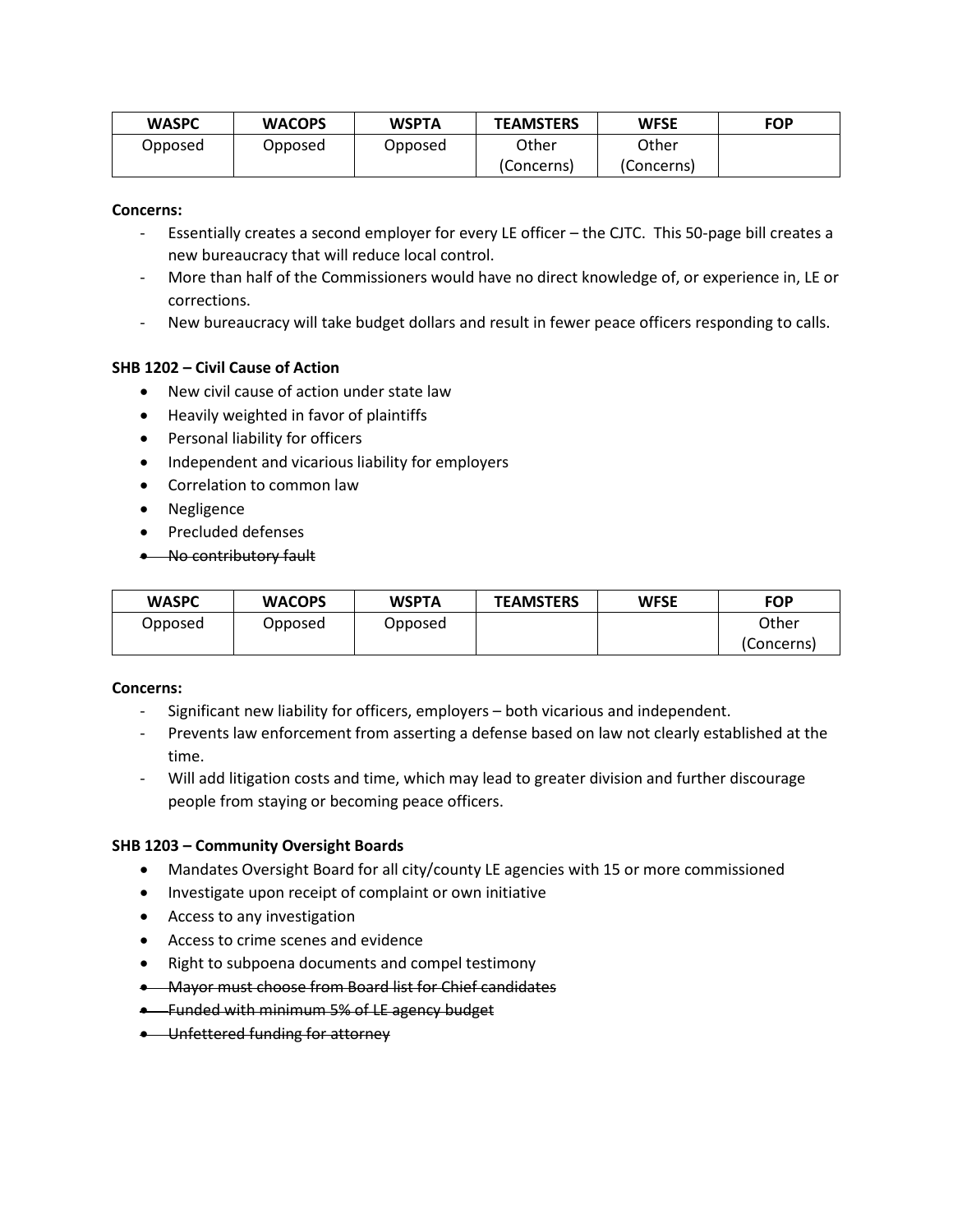| <b>WASPC</b> | <b>WACOPS</b> | <b>WSPTA</b> | <b>TEAMSTERS</b> | <b>WFSE</b> | <b>FOP</b> |
|--------------|---------------|--------------|------------------|-------------|------------|
| Opposed      | Other         |              |                  |             | Other      |
|              | (Concerns)    |              |                  |             | (Concerns) |

#### **Concerns:**

- Broad authority to small group of unelected persons, no experience in law enforcement, all at taxpayer's expense.
- Grants power of subpoena, compel testimony, and access to crime scenes and evidence will jeopardize criminal investigations and delay justice.
- More financial burden on local jurisdictions and removes local control, fewer resources for behavioral health programs
- Unfunded mandate

#### **SSB 5259/SHB 1092 – Data Collection**

- Attorney General's Request bill
- Requires reporting in more circumstances
- Requires fewer data fields to be reported
- Administered by WSU
- LE agencies must submit data specific in the bill, and any other data deemed relevant, in the format, according to deadlines established by the AG and WSU

| <b>WASPC</b> | <b>WACOPS</b> | <b>WSPTA</b> | <b>TEAMSTERS</b> | <b>WFSE</b> | <b>FOP</b> |
|--------------|---------------|--------------|------------------|-------------|------------|
| Opposed      | Support       | Support      | Support          | Support     | Support    |
|              | w/tort        | w/tort       | w/tort           | w/tort      | w/tort     |
|              | amended       | amended      | amended          | amended     | amended    |

Concerns:

- Significant staff time associated with re-coding incident reports to state-established criteria and categorization.

#### **SHB 1267 – Office of Independent Investigations**

- Governor's Task Force
- New state agency
- Concurrent jurisdiction
- LE officers vs. civilian investigators
- Priority over all other agencies/investigations
- Sex offenses
- Any other criminal activity related to or discovered during course of investigation
- Permissive, not mandatory, to investigate

| <b>WASPC</b> | <b>WACOPS</b> | <b>WSPTA</b> | <b>TEAMSTERS</b> | <b>WFSE</b> | <b>FOP</b> |
|--------------|---------------|--------------|------------------|-------------|------------|
| Other        | Opposed       | Opposed      |                  |             | Opposed    |
| (Concerns)   |               |              |                  |             |            |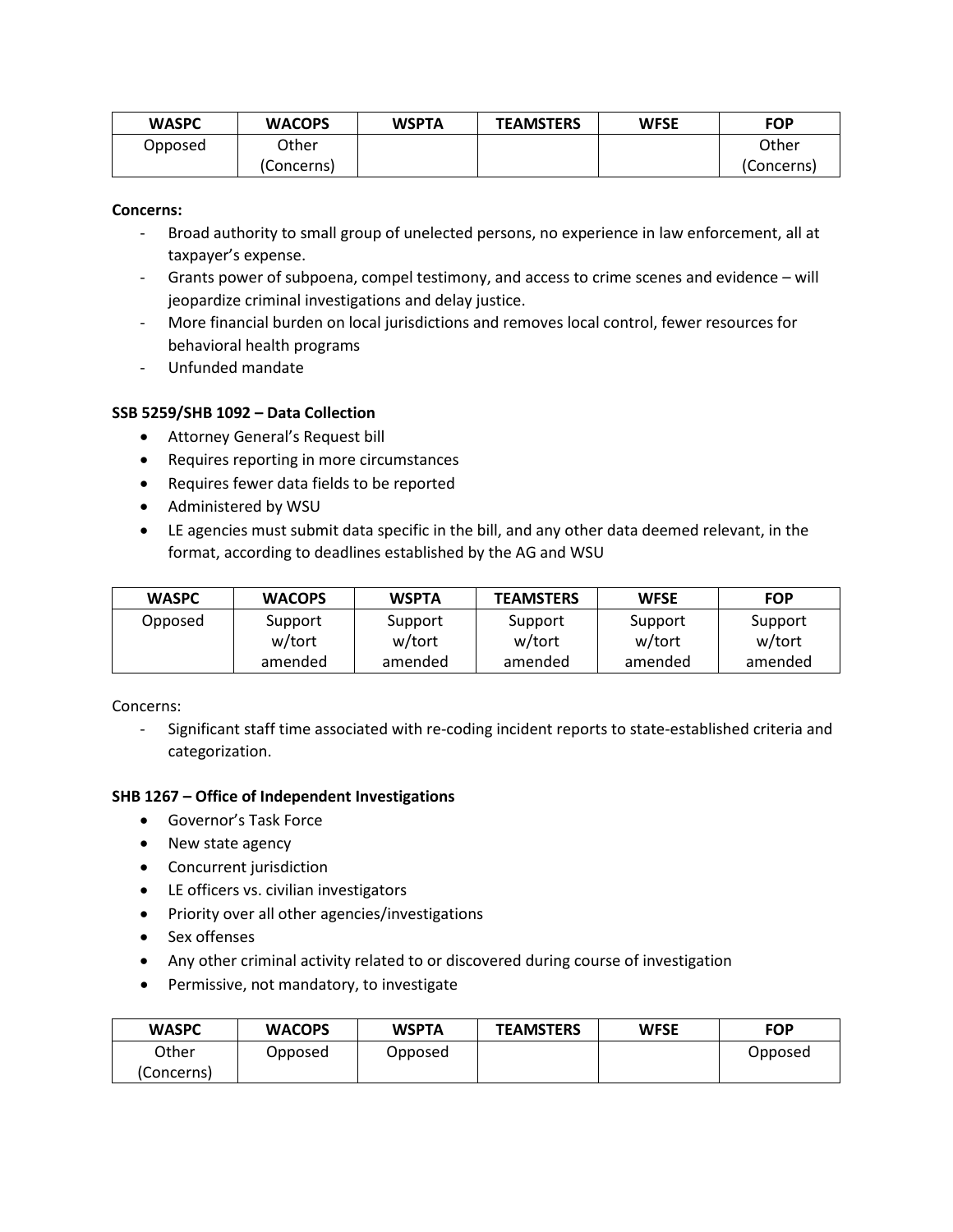#### **Concerns:**

- Relies on civilian investigators for complex criminal investigations.
- Gives "priority registration" to CJTC training, at the expense of the training needs of the other 279 agencies in the state.
- Requires local agency to relinquish scenes, jeopardizing criminal investigations of incidents that may have led to the use of deadly force

#### **SHB 1310 – Use of Force**

- Limits use of force to effect arrest, prevent escape, protect against imminent threat of bodily injury
- Duty to reasonable care
	- o Avoid situations requiring use of force
	- o Exhaust available de-escalation tactics
	- o Leave area if no threat of imminent harm or no crime being committed
- Force allowed to minimal degree necessary
- Submit use of force policies to AG
- Requires deadly force as a last resort
- Amends RCW 9A.16.040 (criminal liability for LE officers who use deadly force) to be allowed only "as a last resort."

| <b>WASPC</b> | <b>WACOPS</b> | <b>WSPTA</b> | <b>TEAMSTERS</b> | <b>WFSE</b> | <b>FOP</b> |
|--------------|---------------|--------------|------------------|-------------|------------|
| Opposed      | Opposed       | Jpposed      | Opposed          |             | Opposed    |

#### **Concerns:**

- Undermines decades of case law, unreasonably limits any use of force, effectively requiring an arrest any time any level of force is used.
- Creates an inappropriate oversight role for Attorney General
- Uses subjective language without incorporating a reasonable officer standard.

#### **SSB 5263 – Felony Bar**

- Limits use of felony defense statute (RCW 4.24.420) by law enforcement to
	- $\circ$  <del>Conviction of</del> Finding beyond a reasonable doubt that the person injured or killed committed a Class A or B felony
- **•** Precludes defense where death occurs
- Requires Class A or B felony conviction

| <b>WASPC</b> | <b>WACOPS</b> | WSPTA   | <b>TEAMSTERS</b> | <b>WFSE</b> | <b>FOP</b> |
|--------------|---------------|---------|------------------|-------------|------------|
| Jpposed      | Jpposed       | Opposed | Opposed          |             | Opposed    |

#### **Concerns:**

- Will lead to policies that make officers less likely to act to prevent a crime from occurring.
- Creates a more restrictive standard for law enforcement as compared with members of the public; there is no "finder of fact" requirement for the public